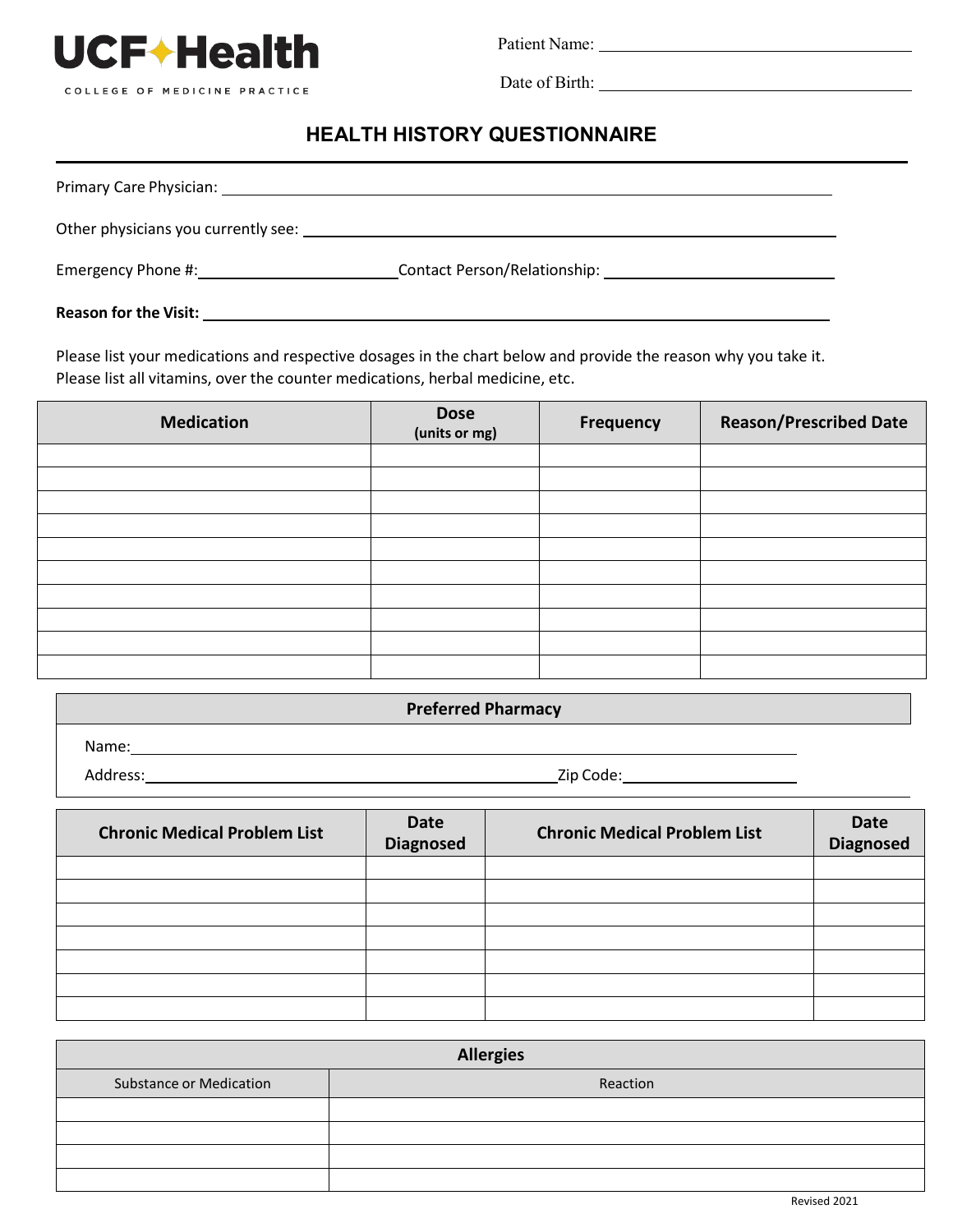| <b>Past Surgical History</b>             |      |  |  |
|------------------------------------------|------|--|--|
| Procedures   Surgeries   Hospitalization | Date |  |  |
|                                          |      |  |  |
|                                          |      |  |  |
|                                          |      |  |  |
|                                          |      |  |  |
|                                          |      |  |  |
|                                          |      |  |  |
|                                          |      |  |  |

| <b>Family History</b> |           |                         |                         |  |
|-----------------------|-----------|-------------------------|-------------------------|--|
| <b>Yes</b>            | <b>No</b> | <b>Condition</b>        | <b>Family Member(s)</b> |  |
| П                     | п         | Alzheimer's / Dementia  |                         |  |
| П                     | п         | <b>Breast Cancer</b>    |                         |  |
| П                     | п         | Colon Cancer            |                         |  |
| П                     | п         | Depression              |                         |  |
| П                     | п         | <b>Diabetes</b>         |                         |  |
| п                     | п         | Elevated Cholesterol    |                         |  |
| п                     | п         | Heart Disease/Stroke    |                         |  |
| п                     | п         | High Blood Pressure     |                         |  |
| П                     | п         | Ovarian/Prostate Cancer |                         |  |
| п                     | п         | Skin Cancer             |                         |  |
|                       | п         | <b>Thyroid Disease</b>  |                         |  |
|                       | П         | Other                   |                         |  |
|                       |           |                         |                         |  |

| <b>Preventative Health Screening</b> |      |  |  |  |
|--------------------------------------|------|--|--|--|
| <b>Screening</b>                     | Date |  |  |  |
| Last Colonoscopy                     |      |  |  |  |
| Last Mammogram                       |      |  |  |  |
| Last Pap Smear                       |      |  |  |  |
| <b>Bone Density/DEXA</b>             |      |  |  |  |

Do you have an Advance Directive?  $\square$  No Yes *Date*:

If No, would you like to receive information?  $\Box$  Yes  $\Box$  No

I certify that my *Health History Questionnaire* is accurate. I further certify that I have read and agree to the *Patient Policies and Procedures & Notice of Privacy Practices* (rev. 122009.01) located at **UCF Health Website [\(www.ucfhealth.com/privacy\)](http://www.ucfhealth.com/)** including: 1) *Payment and Billing Policy & Procedures*;

*2) Disclosure of Information for Reimbursement & Assignment of Benefits*; 3) *Notice of Privacy Practices(HIPAA)*

#### **Patient Signature** *(or caregiver/ parent/guardian if minor)* **Date**

If signed by the Patient's Representative, please print name and describe relationship to patient or other authority to act:

**Date of Birth:**

|                                                                                                                      | <b>Social History</b>                                                                                                                         |  |  |
|----------------------------------------------------------------------------------------------------------------------|-----------------------------------------------------------------------------------------------------------------------------------------------|--|--|
| Alcohol:<br>$\square$ Never<br>$\Box$ Current<br>$\square$ Past                                                      |                                                                                                                                               |  |  |
|                                                                                                                      | For Current or Past use: $\square$ Beer $\square$ Wine $\square$ Hard Liquor                                                                  |  |  |
|                                                                                                                      | Amount/Day: Number of years:                                                                                                                  |  |  |
|                                                                                                                      | Tobacco (cigarettes, chewing, etc.): □ Never                                                                                                  |  |  |
|                                                                                                                      | $\Box$ Current $\Box$ Past - Year Quit                                                                                                        |  |  |
| <b>For Current or Past use:</b>                                                                                      |                                                                                                                                               |  |  |
|                                                                                                                      |                                                                                                                                               |  |  |
|                                                                                                                      | <b>Employment:</b> $\square$ Currently $\square$ Disabled $\square$ Part time<br>$\Box$ Retired $\Box$ Student $\Box$ Unemployed $\Box$ Other |  |  |
| Occupation: <u>________________</u>                                                                                  |                                                                                                                                               |  |  |
|                                                                                                                      | <b>Education:</b> $\Box$ High School $\Box$ College $\Box$                                                                                    |  |  |
| <b>Marital Status:</b> $\square$ Single $\square$ Married $\square$ Life Partner<br>□ Separated □ Divorced □ Widowed |                                                                                                                                               |  |  |
| <b>Exercise:</b> $\Box$ No                                                                                           | □ Yes Times per week: ___________<br>Duration (average number of minutes): <u>contact</u>                                                     |  |  |

| <b>Vaccination History</b> |      |  |  |  |
|----------------------------|------|--|--|--|
| Vaccine                    | Date |  |  |  |
| Influenza (Flu Shot)       |      |  |  |  |
| Tetanus (Td/Tdap)          |      |  |  |  |
| Shingles (Zostavax)        |      |  |  |  |
| Pneumonia                  |      |  |  |  |
| <b>Hepatitis B series</b>  |      |  |  |  |
| Meningitis                 |      |  |  |  |
| HPV/Gardasil series        |      |  |  |  |
| Other                      |      |  |  |  |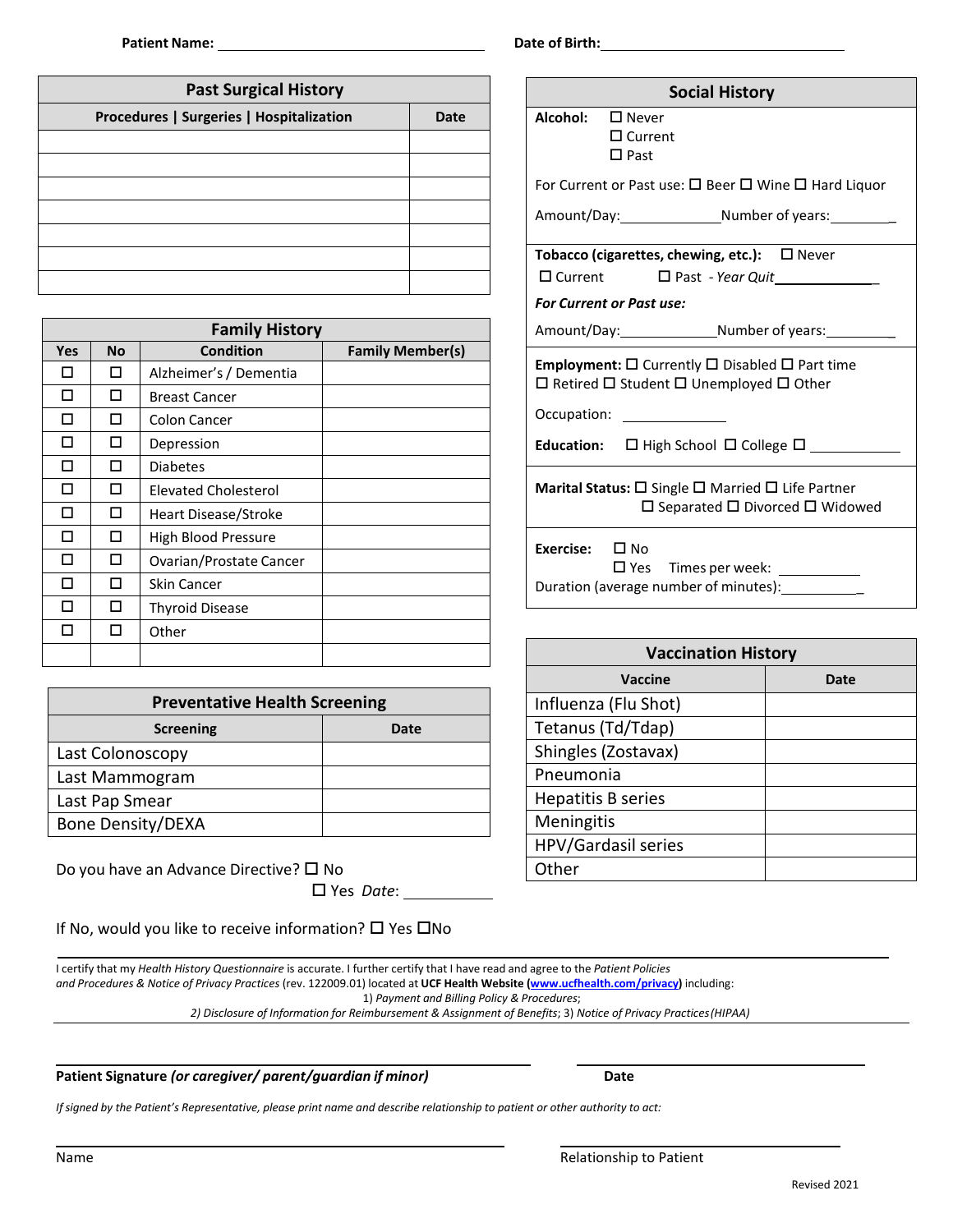

COLLEGE OF MEDICINE PRACTICE

# **PATIENT REGISTRATION FORM**

|                                                                                                                                                                                                                                                                                               |                                                                                                    | $\square$ Yes<br>$\Box$ No<br>Are you a current UCF COM student? |                |                                                  |  |
|-----------------------------------------------------------------------------------------------------------------------------------------------------------------------------------------------------------------------------------------------------------------------------------------------|----------------------------------------------------------------------------------------------------|------------------------------------------------------------------|----------------|--------------------------------------------------|--|
|                                                                                                                                                                                                                                                                                               |                                                                                                    |                                                                  |                |                                                  |  |
|                                                                                                                                                                                                                                                                                               | Birth Date: / / / Gender: □Male □Female □Non-Binary                                                |                                                                  |                | $\Box$ Visually Impaired $\Box$ Hearing Impaired |  |
|                                                                                                                                                                                                                                                                                               |                                                                                                    |                                                                  |                |                                                  |  |
|                                                                                                                                                                                                                                                                                               |                                                                                                    |                                                                  |                |                                                  |  |
| $\Box$ Married<br><b>Marital Status:</b>                                                                                                                                                                                                                                                      | $\Box$ Single<br>$\Box$ Widowed                                                                    | $\Box$ Divorced                                                  | $\Box$ Partner |                                                  |  |
|                                                                                                                                                                                                                                                                                               |                                                                                                    |                                                                  |                |                                                  |  |
| Primary Language 2010 - The Race The Race Connective Connective Connective Connective Connective Connective Connective Connective Connective Connective Connective Connective Connective Connective Connective Connective Conn                                                                |                                                                                                    |                                                                  |                |                                                  |  |
| Parent / Guardian Name if Patient is a minor:                                                                                                                                                                                                                                                 |                                                                                                    |                                                                  |                |                                                  |  |
|                                                                                                                                                                                                                                                                                               |                                                                                                    |                                                                  |                |                                                  |  |
|                                                                                                                                                                                                                                                                                               |                                                                                                    |                                                                  |                |                                                  |  |
| When we return calls and an answering machine picks up, we do not leave a message if the recorded message on the<br>machine does not list the patient name. Information will also not be left with an unauthorized person who may answer<br>the telephone.<br>Preferred Method(s) of Contact: |                                                                                                    |                                                                  |                |                                                  |  |
| Home Phone: ____________________________Mobile Phone: __________________________Work Phone: __________________                                                                                                                                                                                |                                                                                                    |                                                                  |                |                                                  |  |
| *Email: <b>Example 2018 Contract Contract Contract Contract Contract Contract Contract Contract Contract Contract Contract Contract Contract Contract Contract Contract Contract Contract Contract Contract Contract Contract </b><br>*Email used for appointment reminders only.             |                                                                                                    |                                                                  |                |                                                  |  |
| May we speak with someone other than you when confirming your appointment?                                                                                                                                                                                                                    |                                                                                                    |                                                                  |                |                                                  |  |
|                                                                                                                                                                                                                                                                                               | $\square$ Do not leave me a message or release information to anyone. Please speak to me directly. |                                                                  |                |                                                  |  |
| $\Box$ Yes - Please speak only to the person listed below.                                                                                                                                                                                                                                    |                                                                                                    |                                                                  |                |                                                  |  |
|                                                                                                                                                                                                                                                                                               |                                                                                                    |                                                                  |                |                                                  |  |
|                                                                                                                                                                                                                                                                                               |                                                                                                    |                                                                  |                |                                                  |  |

Name: Relationship to Patient: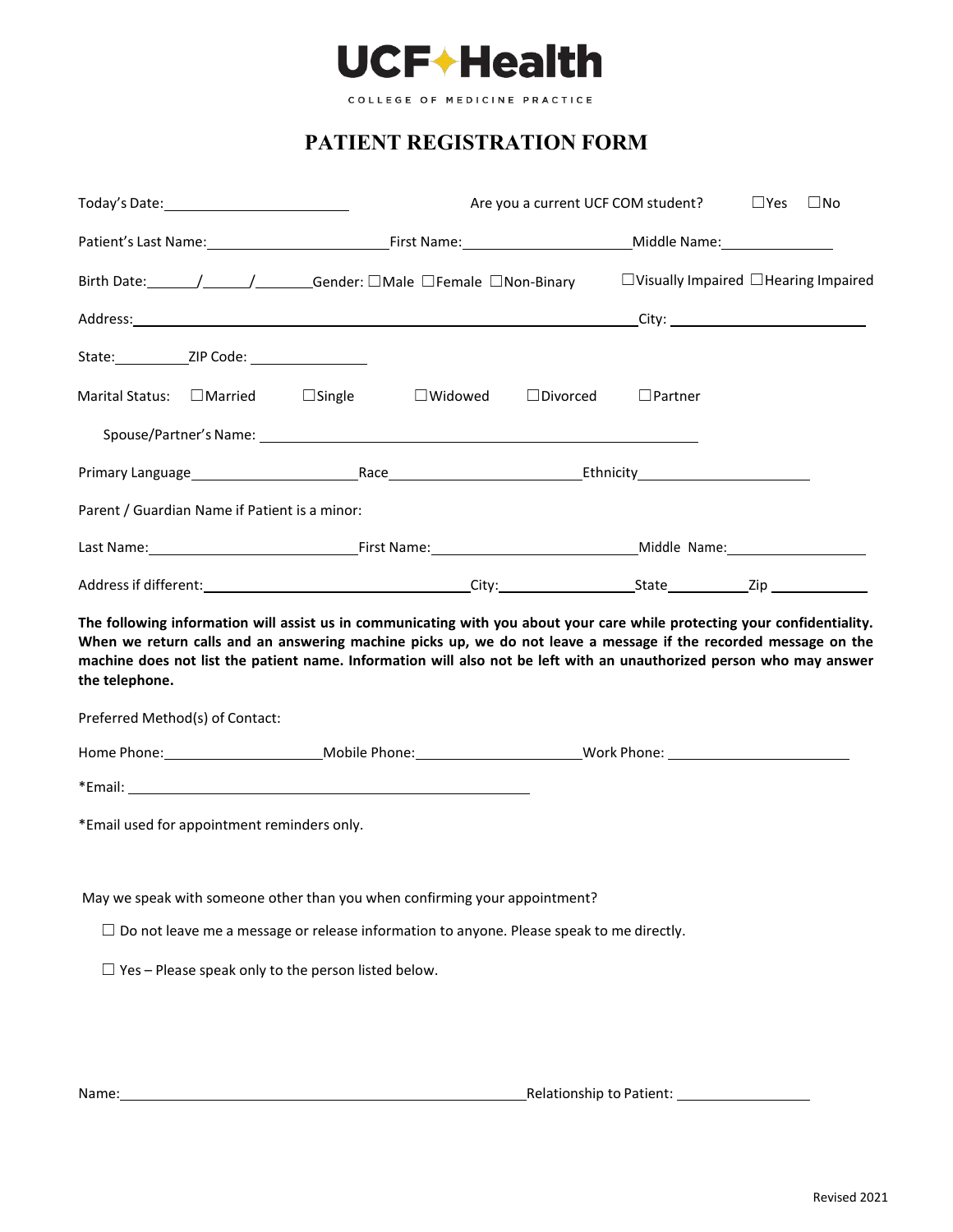

#### **CONSENT TO TREATMENT AND FINANCIAL AGREEMENT**

| Patient's Name: |  |                |  |  |
|-----------------|--|----------------|--|--|
| Date of Birth:  |  | Date of Visit: |  |  |

- **I. Authorization for Routine Diagnostic Procedure and Treatment** I hereby consent to such diagnostic procedures and treatments including physiological, psychological and behavioral health services, which in the judgment of my health care provider may be considered necessary or advisable. I recognize that the UCF Health physicians and staff are employees of a health care teaching and research institution and that my treatment and care may be observed and in some instances aided by students and residentsunder appropriate supervision. I consent to UCF Health taking photographs of me in the course of and related to my treatment and I consent to the use of such photographs and my medical data for educational purposes by UCF Health. I also hereby authorize UCF Health to retain, preserve and use for scientific, educational or research purpose, or dispose of as they might deem fit, any specimens or tissues taken from my body.
- **II. Assignment of Benefits and Responsibilities for Payment**  I hereby assign to UCF Health payment from all third party payors with whom I have coverage or from whom benefits are or may become payable to me, for the charges of any health care services I receive for, related to, or connected with this visit ortreatment by UCF Health (past, present, or future). I agree to be personally responsible for payment of any health care services that are not covered by third party payors, including, but not limited to, non- covered or out-of- network services, deductibles, co-insurance, and/or co-payments. Third party payors include, but are not limited to, coverage available from: Medicare, Medicaid, Tri-care, orgovernmental programs; health, accident, automobile, or other insurance; worker's

compensation; HMO (commercial, Medicaid, Medicare); self-insured employers; and any sponsors who may contribute payment forservices.

- **III. Psychology/Psychiatry Services Records**  I hereby understand and agree that my medical record including psychiatry, psychological and behavioral health information may be available to physicians, nurses, medical assistants, students and other staff at UCF Health, and discussion of my case may occur between a student, a resident, and his/her supervisor alone or in small groups of students or residentsfor whom the supervisor has responsibility.
- **IV. Prescription History** I understand that performing a medication reconciliation in order to prevent adverse drug interactions and overdose is a critical component to my care. By signing this form, I authorize my provider to query and review my medication fill history including drug, dose, form, strength, prescribing provider, and pharmacy.
- **V. Use and sharing of health information** By signing below as Patient/Representative I hereby authorize UCF Health and its physicians providing services to release information from and/or copies of my medical records (including informationrelating to psychiatric and/or psychological care, alcohol and/or substance abuse, genetic diseases and test results, sickle cell anemia, tuberculosis, birth control, abortion, sexually transmitted diseases, and HIV/AIDS tests) and other information as may be required for my treatment and quality assurance, to secure payment for charges incurred by me or on my behalf, to any UCF Health affiliated facility or provider, to other treating providers (including health care providers outside UCF Health), to third party payors for which I have assigned benefits for my treatment and care, to any sponsors that UCF Health may later obtain to contribute payment for my treatment and care, and to any and all regulatory and/or accrediting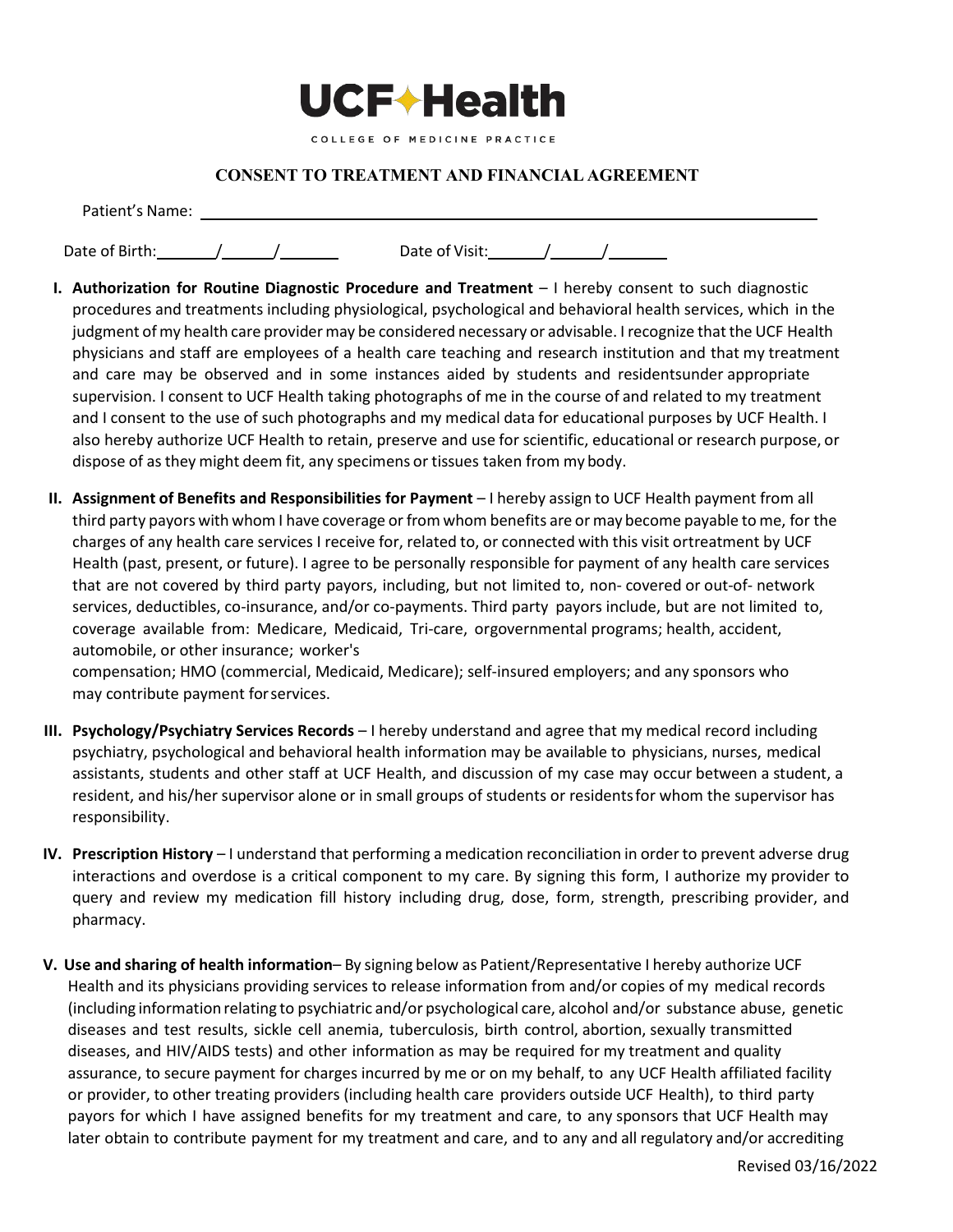organizations as necessary for UCF Health to maintain its licensure and accredited status as well as for participation in utilization review and

Healthcare Effectiveness Data and Information Set (HEDIS) reporting to insurance companies. I also authorize release of any information to county, state or federal public health agencies, disease registries, and as required by law.

We may also use and disclose your information (including, for example, your name, address, phone number, date of birth, gender, the outcome of your care, health insurance status and the dates you received services) for fundraising activities for UCF Health and the UCF College of Medicine and their operations. If you prefer not to be contacted for fundraising activities, please email ucfhealthoptout@ucf.edu or call 407.266.1042. You may also opt-out via mail, by notifying us (please include your full name, address and phone number inside the sealed envelope) at 6850 Lake Nona Blvd. Orlando, FL 32827 attn: COM Advancement – Opt Out. Providing this information is required to ensure that you will not be included on future direct mail or email communications. Please allow at least two business days from receipt for processing.

- **VI. Workers Compensation**  I hereby authorize UCF Health to release information from and/or copies of my medical records related to the workplace injury or illness, to the employer, workers' compensation insurance carrier, or their attorneys.
- **VII. Exchange of Health Information** UCF Health participates in the Commonwell platform, which makes health information available as needed by persons providing medical care, enabling the patient to receive more informed and better coordinated care and to avoid unnecessary duplication of tests, inconvenience and unnecessary cost. By signing below as Patient/Representative, I agree to UCF Health exchanging my health information with other health care providers treating me. This information may include sensitive health information related to mental health conditions and treatment (including psychological and psychiatric care), sexually transmitted diseases, birth control, abortion, substance (drug and alcohol) abuse and treatment, genetic diseases and genetic test results, sickle cell anemia, tuberculosis and HIV/AIDS. I understand I am not required to consent to this exchange of health information as a condition of treatment. I understand that I can opt out of this exchange of health information or revoke my consent effective for future health information by contacting the Health Information Specialist for UCF Health at 407-266-3627 to make that election.
- **VIII. Guarantor Agreement**  By signing below as Patient/Representative, I hereby agree that all charges connected with the treatment, not covered by any insurance, sponsorship or other third party coverage I may have, are due and payable by me at the time of the visit. If the insurance information Ihave provided is not active at the time of service or if the services provided are not covered by my insurance plan, I will be responsible for any balance due. The charges I agree to pay are those listed in the current Billing Charge Fee Schedules unless otherwise established by an applicable agreement. I hereby acknowledge that, UCF Health has agreed to bill my insurance or other third party carrier as a courtesyand that UCF Health has the right to demand paymentin full fromme at any time priorto full payment from any third party payor. If an overdue account is referred for collections, I agree to pay theattorney's fees, court costs and/or collection agency fees associated with the collection process. I specifically waive any exemption of wages from garnishment, which might be available by law, and agree that my wages can be garnished in the event a Judgment is entered against me for collection of the charges for theservices provided to me.
- **IX. Lien on Third Party Liability Proceeds** If my treatment is due to an accident or injury, UCF Health shall have a lien upon the proceeds of any cause of action, suit, claim, counterclaim, or demand accruing to me or my legal representative as a result of such accident or injury, in order to recover payment for allcharges of health care services I receive for, related to, or connected with such accident or injury (past, present, or future),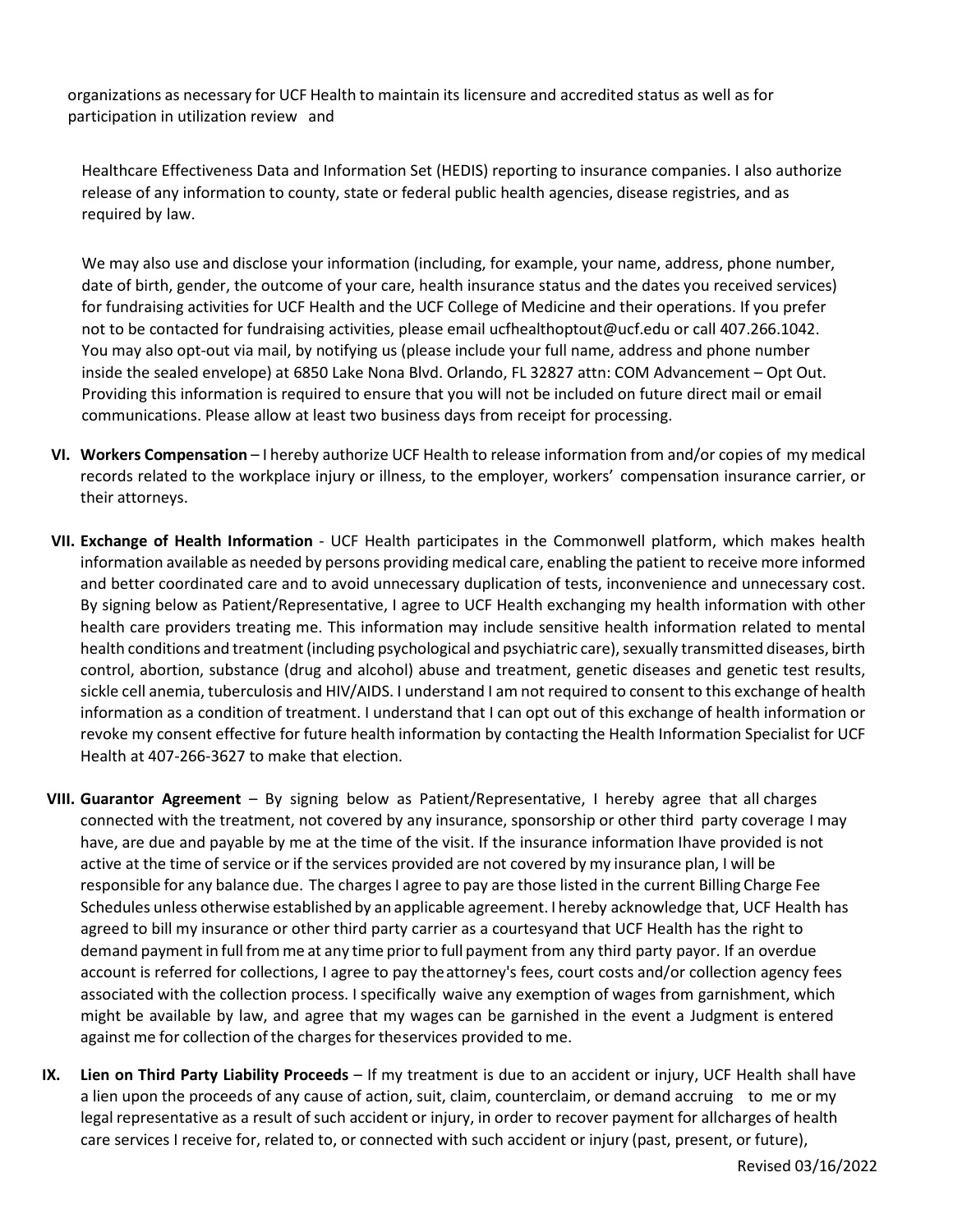effective as of the date treatment was first provided. The foregoing shall be sufficient notice to me ofthe existence of a lien, which shall be effective whether or not it is filed in the public records. The foregoing is in addition to any lien to which UCF Health may be entitled bylaw.

- **X. Agreement to Pay for Professional Component and Other Pathology Services** Some services such as laboratory and imaging are provided by third party organizations that are not affiliated with UCF Health and I understand I may receive separate bills for these services directly from the organization providing the service, and I agree to be financially responsible for such bills.
- **XI. Consent to Telehealth**  Telehealth refers to providing services remotely using telecommunications technologies, such as video conferencing or telephone. This enables the patient and clinician to engage in services while in separate physical locations. There are important differences between in-person sessions and telehealth, and some risks.
	- Risks to confidentiality. Because telehealth sessions take place outside of the provider's office, there is potential for other people to overhear or view sessions. UCF Health will take reasonable steps to ensure your privacy, and you are responsible to find a private place for the session where you will not be interrupted and have your desired level of privacy.
	- Issues related to technology. There are many ways that technology issues might impact telehealth. For example, technology may stop working during a session, other people might be able to get access to our private conversation, or stored data could be accessed by unauthorized people or companies.
	- Limitations on care. Your UCF Health provider will not be able to conduct a direct physical exam through telehealth which may limit the provider's ability to diagnose and treat some types of conditions.

Video conferencing is an option for conducting remote sessions over the internet where you will be able to speak to and see your provider on a screen. At UCF Health, we primarily use Zoom as a secure video conferencing platform. We will provide you with detailed instructions regarding how to log-in securely. Zoom as used by UCF Health is HIPAA compliant. For more information about Zoom security and privacy, please see: https://zoom.us/docs/doc/Zoom-hipaa.pdf. If you are unable to use Zoom, we will work with you to try to arrange an alternative method for telehealth. We strongly suggest that you engage in video conferencing sessions through a computer or device that you know is secure (e.g., has a firewall, anti-virus software installed, is password protected, not accessing the internet through a public wireless network). Use of videoconferencing and telehealth is completely voluntary. Patients are prohibited from recording these sessions. The UCF Health Notice of Privacy Practices provided to you also applies to telehealth sessions. You understand that UCF Health or you may terminate telehealth services if it is determined to be an inappropriate mode of providing care for you. Any internet-based communication is not 100% guaranteed to be secure/confidential. Technical problems could occur. In a crisis or emergency situation that needs immediate attention, or if you are considering seriously harming myself or someone else, you should dial 911, or go to a hospital/ER.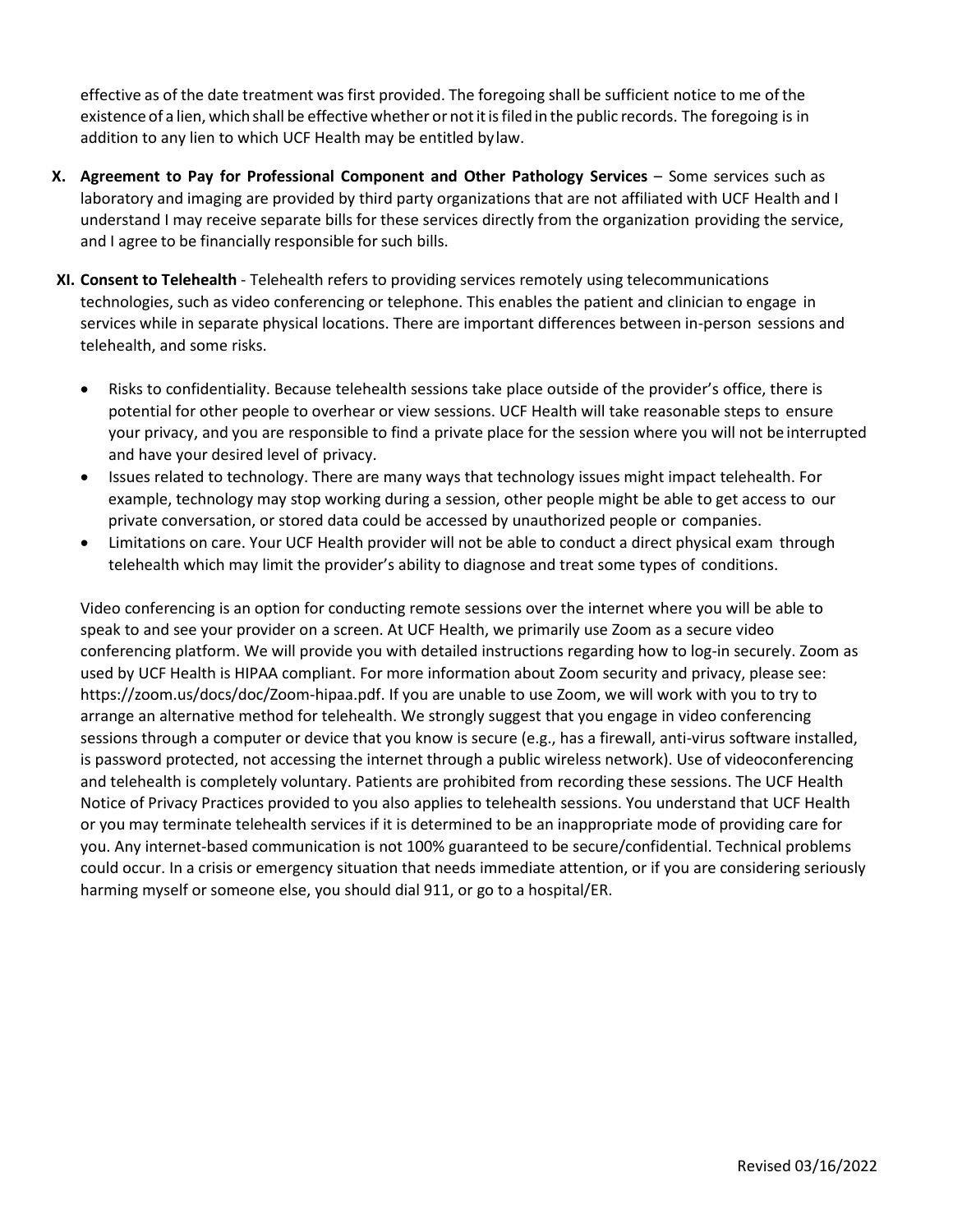Your signature below confirms that you have been informed of and understand the risks involved with using the videoconferencing and other telehealth technology, agree to the terms listed above and hereby voluntarily consent to the use of video or other telehealth sessions with a UCF provider with full understanding of the risks listed above, and agree that UCF Health will not be held liable for any of the limitations of telehealth visits described above. This Consent will last for the duration of your relationship with UCF Health unless you withdraw consent for video sessions; in writing at any time, and UCF Health will work with you to find a suitable alternative.

Zoom Meetings and Driver's Safety: UCF Health does not recommend the use of Zoom or participation in a telehealth visit while operating a motor vehicle. Therefore, we reserve the right to end any telehealth patient visit if we have cause to believe that you are participating while operating a vehicle and assess a \$50 fee directly to the patient for loss of Provider time. A new appointment may be scheduled after the fee is collected and the new appointment will be charged through the standard office visit fee schedule accordingly.

### **By signing below, I acknowledge that I have read this entire Consent to Treatment and Financial Agreement,**

that I have been given the opportunity to ask questions and all of my questions have been answered to my satisfaction**,** that this form has been fully explained to me and that I understand all of the information inthis Consent to Treatment and Financial Agreement.

| <b>Signature of Patient or Authorized Representative</b>                                                                                                                                                                       | <b>Date</b>                      |
|--------------------------------------------------------------------------------------------------------------------------------------------------------------------------------------------------------------------------------|----------------------------------|
| If signed by the Patient's Representative, please print name and describe relationship to patient<br>or other authority to act:                                                                                                |                                  |
| <b>Name</b>                                                                                                                                                                                                                    | <b>Relationship or Authority</b> |
| Witness Signature Lawrence and Contract and Contract of the United States and Contract and Contract of the United States and Contract and Contract of the United States and Contract and Contract of the United States and Con |                                  |
| <b>Printed Name</b>                                                                                                                                                                                                            |                                  |
|                                                                                                                                                                                                                                | <b>Date</b>                      |

COPIES OF THIS STATEMENT SHALL BE AS VALID AS THE ORIGINAL. ORIGINAL SIGNATURES ON FILE WITH UCF HEALTH.